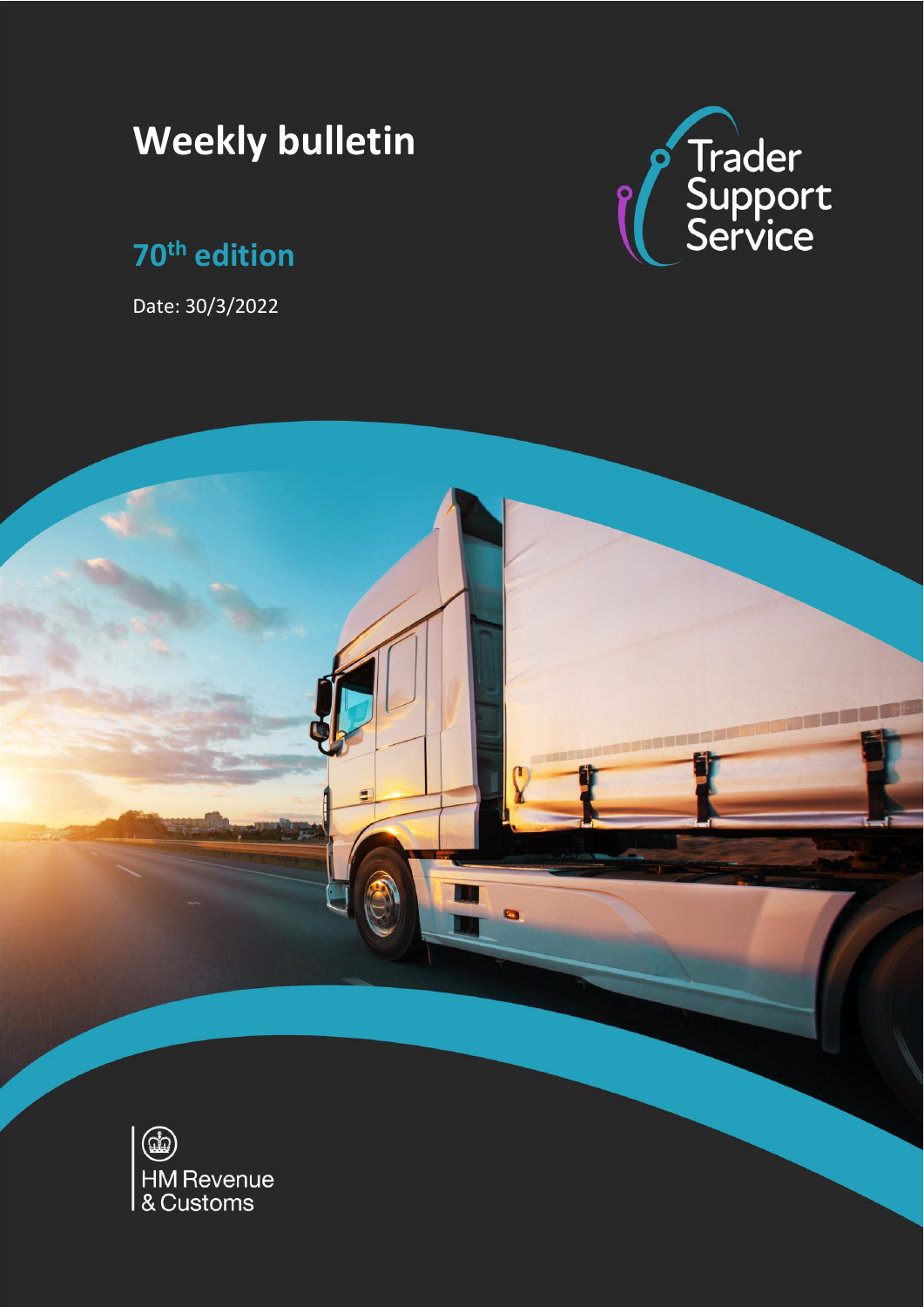

## **Trader Support Service (TSS)**

## **Weekly bulletin: Key updates to support you**

#### **Contents**

- [Coming soon: updates to the TSS Portal and NICTA support website on 10 April](#page-2-0)
- [Coming soon: new scheme for VAT relief on second-hand motor vehicles](#page-2-0)
- [Government announcement: UK announces new economic sanctions against Russia](#page-2-1)
- [Disruption to P&O ferry services and how this could affect your goods movements into](#page-4-0)  [Northern Ireland](#page-4-0)
- [Apply to the UK Trader Scheme to declare goods not 'at risk' of moving to the EU](#page-6-0)
- [Tips for using hauliers and helping them to provide the right data on the ENS](#page-5-0)
- [Currency options on your Supplementary Declaration](#page-6-1)

#### **TSS in numbers**

#### **45,045**

The number of businesses now registered on TSS, with over 20,056 signing up since 1 January 2021.

#### **560,963**

The total number of reported goods movements created by TSS since 1 January 2021, involving over 1,979,944 consignments.

#### **94,371**

The total number of inbound calls to TSS since 1 January 2021, with over 312,150 outbound calls to support traders.

**www.tradersupportservice.co.uk**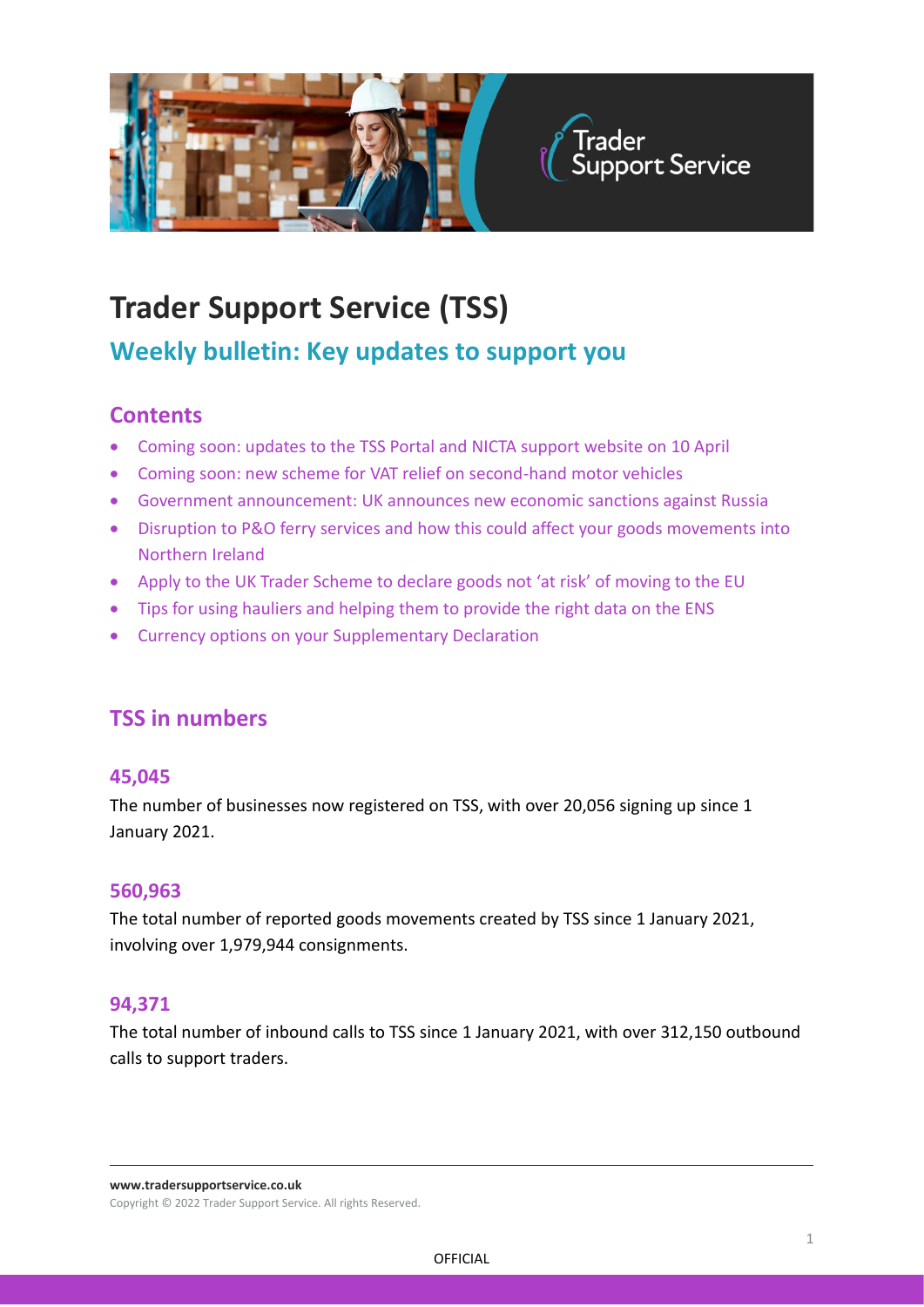

## <span id="page-2-0"></span>**Coming soon: updates to the TSS Portal and NICTA support website on 10 April**

New features and updates to the TSS Portal, as well as new guidance on the NI Customs and Trade Academy (NICTA) website, will be launched on 10 April (date subject to change).

These changes will include:

- Service enhancements to make the TSS Portal easier to use, based on your feedback
- Improvements to the NICTA search function to help you find relevant guidance quicker
- Implementation of a journey assistant tool to help new traders easily identify what declarations are needed for their goods journey and what guidance is available to support them (launch in April)
- Updated tables of contents for the most-used NICTA guides, to enable you to more easily identify where the information you need is located
- Process flows added to declaration guides to enable you to see where a declaration sits in your overall journey

As part of the process of making these updates, there will be a short downtime for the TSS Portal, currently planned for 17.00 – 22.00 Sunday 10 April 2022

Please note this date and time is subject to change. We will confirm any changes through this bulletin and banners on the TSS Portal.

## <span id="page-2-1"></span>**Coming soon: new scheme for VAT relief on second-hand motor vehicles**

A new scheme to claim a VAT refund if you buy second-hand motor vehicles in Great Britain (GB) and move them to Northern Ireland (NI) or the EU for resale.

**www.tradersupportservice.co.uk**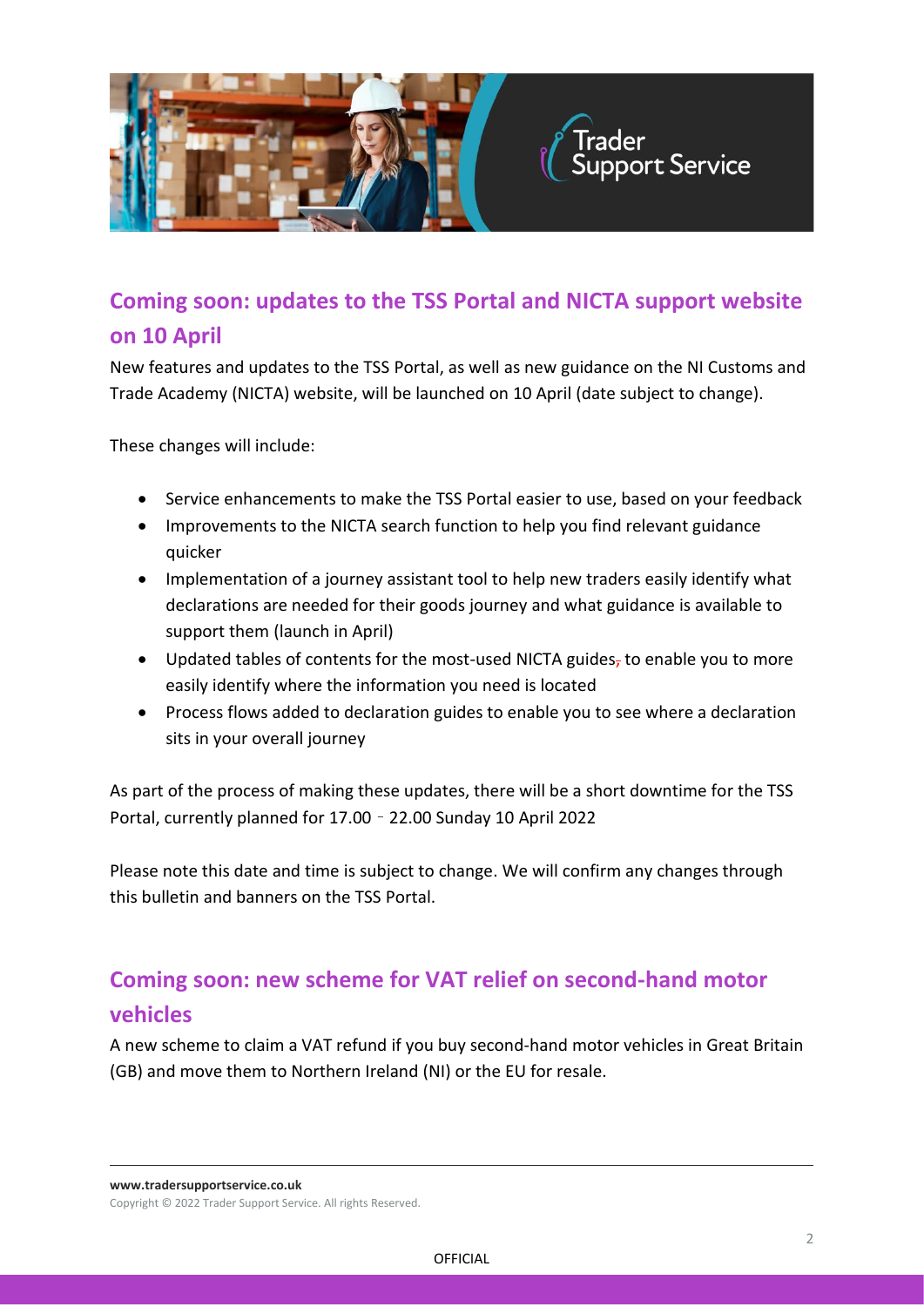

The second-hand motor vehicle export refund scheme is a new scheme that the government intends to introduce on 1 October 2022.

It will allow you to claim a refund of VAT if you move a second-hand vehicle from GB (England, Scotland and Wales) to NI for resale.

If you're a car dealer who sells motor vehicles in NI, you will soon have to use the new scheme if you:

- buy vehicles in GB and move them to NI for resale
- currently use the [VAT margin scheme](https://www.gov.uk/guidance/using-the-vat-margin-scheme-for-second-hand-vehicles) for those sales

You may also be able to use the new scheme if you:

- are VAT registered in the EU
- buy second-hand vehicles in GB and export them to the EU for resale

You can get more information about the new scheme [here.](https://www.gov.uk/guidance/prepare-for-the-second-hand-motor-vehicle-export-refund-scheme)

Information on the new scheme will be published in May 2022.

## **Government announcement: UK announces new economic sanctions against Russia**

The UK government announced on 15 March 2022 a ban on exports to Russia of high-end luxury goods, while also hitting hundreds of key products with new import tariffs.

The sanctions include:

• Denying Russia and Belarus access to Most Favoured Nation tariff for hundreds of their exports, depriving both nations key benefits of WTO membership

**www.tradersupportservice.co.uk**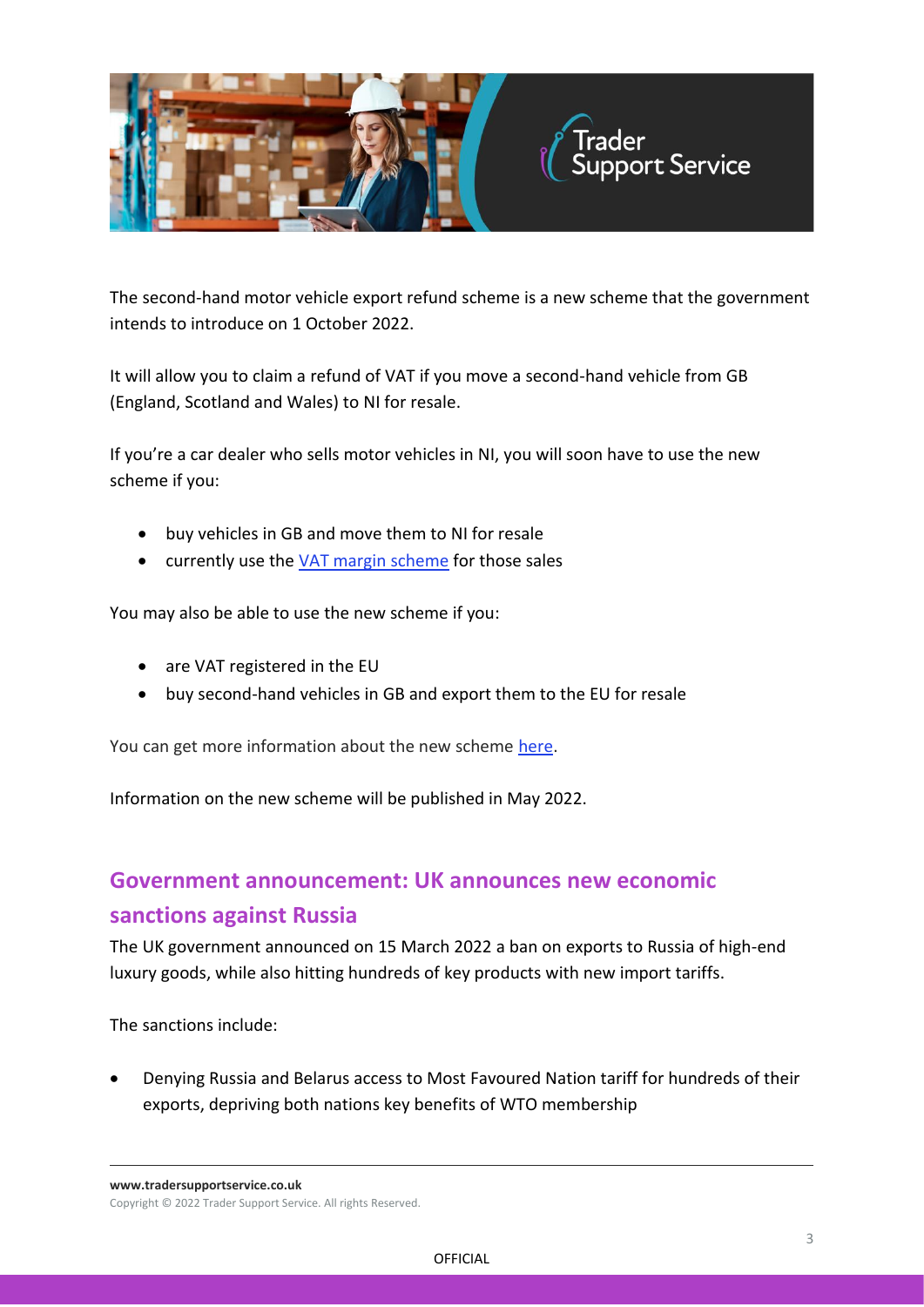

- Publishing an initial list of goods worth £900 million including vodka which will now face additional 35 percent tariff, on top of current tariffs
- Banning exports of luxury goods to Russia alongside G7 allies

See GOV. UK for the background and to check whether this will impact your goods movements into and out of NI.

If you're moving affected goods between Great Britain and NI, and the goods being moved **were exported from Russia or Belarus before 25 March 2022** (and you hold relevant proof), you can complete your Supplementary Declaration on TSS using the new '9008' **Document Code**. Entering '9008' code into the **Document Code** field at the relevant goods item level on your Supplementary Declaration will provide exemption from additional duties on your goods. NOTE: you may be required to provide sufficient evidence to demonstrate eligibility for this exemption.

## <span id="page-4-0"></span>**Disruption to P&O ferry services and how this could affect your goods movements into NI**

P&O ferry services have been disrupted since 17 March. We are aware that this may have affected Goods Movement Records (GMRs) already created for goods movements into NI.

If you are affected by the disruptions in the P&O ferry services, please follow this guidance:

- **If you are changing carrier but not your route:**
	- $\circ$  You do not need to take any action your GMR is still valid as is
	- o You do not need to update anything in Goods Vehicle Management System (GVMS) and you should not recreate your Entry Summary Declaration in TSS
- **If you are changing your route** (i.e., port of entry) as well as carrier:
	- o Amend your GMR using this [GOV.UK](https://developer.service.hmrc.gov.uk/guides/gvms-end-to-end-service-guide/documentation/create-update-gmr.html#creating-a-gmr-for-an-upcoming-goods-vehicle-movement-crossing) tool
	- o Or keep your GMR as is GVMS will pick up the change at check-in and will action the embarkation notification with the new port of entry

**www.tradersupportservice.co.uk**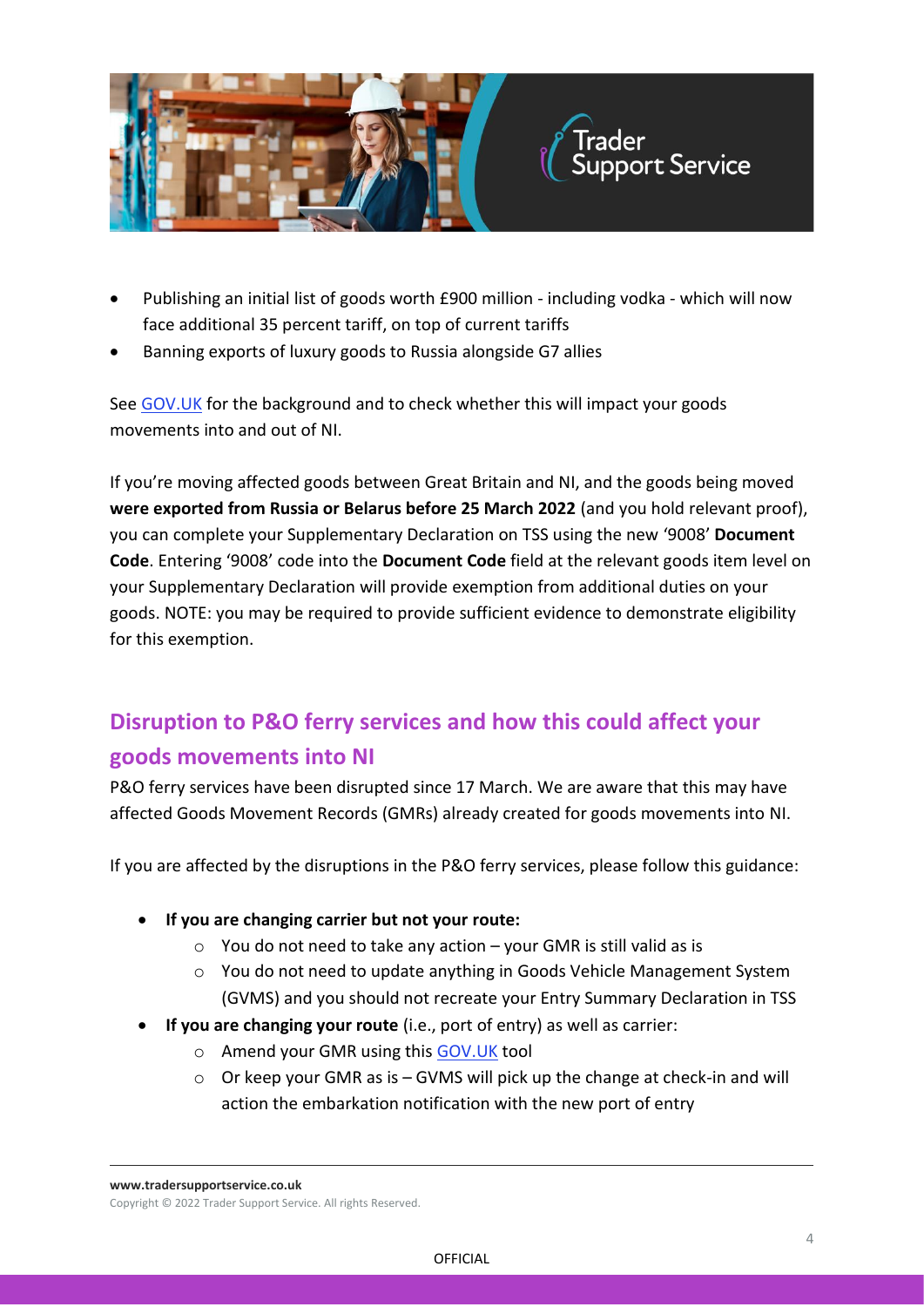

If for any reason you do need to change your Entry Summary Declaration (ENS), please do make use of copy consignment functionality on TSS. If you are unsure how to use this, please contact TSS and one of our agents will talk you through it.

In the event the vessel the goods are actually being moved on has a different nationality to the one stated on the ENS, please do inform the importer of the change and provide the correct nationality of means of transport. The importer should update the subsequently created Supplementary Declaration to reflect the correct details.

## <span id="page-5-0"></span>**Tips for using hauliers and helping them to provide the right data on the ENS**

If you use a haulier, they will usually generate the ENS on the TSS Portal for the goods movement on your behalf. The information from the ENS is pulled through on to your Simplified Frontier Declaration (SFD), which TSS generates for you automatically, and your Supplementary Declaration, which you have to complete by the fourth working day after the goods movement.

To help you successfully complete the Supplementary Declaration, it is important that your haulier enters the right information into the ENS. This is especially true of the invoice number, which can help you quickly match the declarations generated on TSS to your goods movements.

We suggest you always remind your haulier to add your unique invoice number to any ENS they create. You can [use this checklist on NICTA,](https://www.nicustomstradeacademy.co.uk/pdf/checklist-haulier-and-ens/) to help remind them of all of the data that is required on the declaration.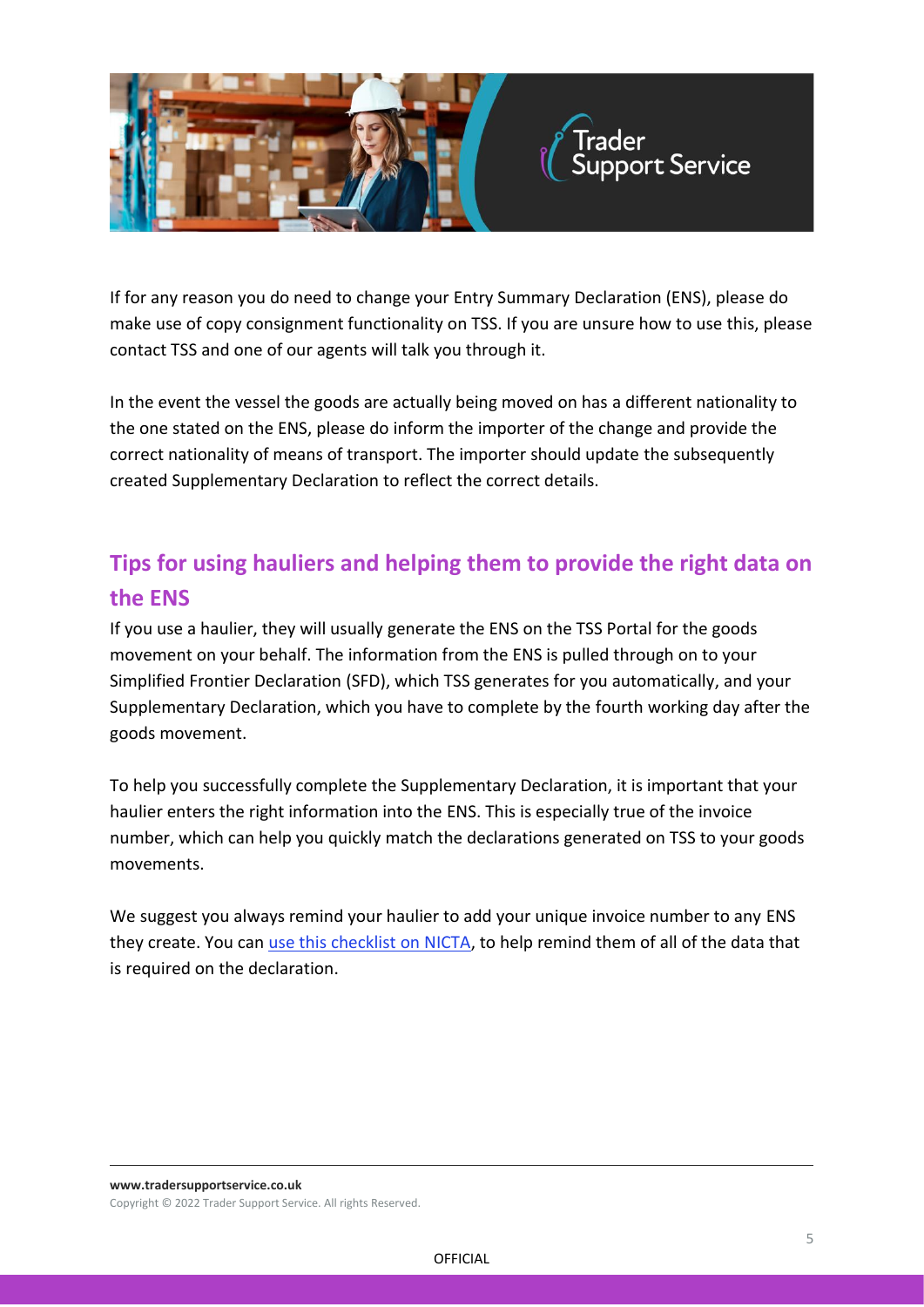

#### <span id="page-6-1"></span>**Currency options on your Supplementary Declaration**

Did you know that you can use your invoice currency on your Supplementary Declaration, rather than having to enter everything in GBP? This can help reduce the time to complete your Supplementary Declaration.

#### **Tips for filling the Invoice Currency fields in TSS:**

- It is recommended that you leave the **Total Invoice Amount** and **Total Invoice Currency** fields blank at the header / consignment level to avoid any errors
- It is mandatory to enter the 'Item Invoice Amount / Price' and 'Item Invoice Currency' for each goods item. For these fields, you can enter the currency that matches your invoice. You can select the relevant currency from a drop-down list under the 'Item Invoice Currency' field
- Note: if you have **multiple invoices within the same goods item** that are in different currencies, they must all be converted to GBP. You must also enter 'Document Code' '9WKS' showing the rate of calculation. You can find the 'Document Code' field under the 'Document Reference' tab

## <span id="page-6-0"></span>**Apply to the UK Trader Scheme to declare goods not 'at risk' of moving to the EU**

If you are moving goods from GB to NI and those goods are to remain in NI, you can declare your goods not 'at risk' of moving into the EU to avoid becoming subject to EU import duty. To do this you will need to become authorised under the UK Trader Scheme (UKTS).

To review the eligibility criteria, and to make an application, [visit the UK Trader Scheme page](https://www.gov.uk/guidance/apply-for-authorisation-for-the-uk-trader-scheme-if-you-bring-goods-into-northern-ireland)  [on GOV.UK.](https://www.gov.uk/guidance/apply-for-authorisation-for-the-uk-trader-scheme-if-you-bring-goods-into-northern-ireland) We recommended that you allow sufficient time for the application process and apply at least a month before you intend to move your goods.

Some key points to consider:

**www.tradersupportservice.co.uk** Copyright © 2022 Trader Support Service. All rights Reserved.